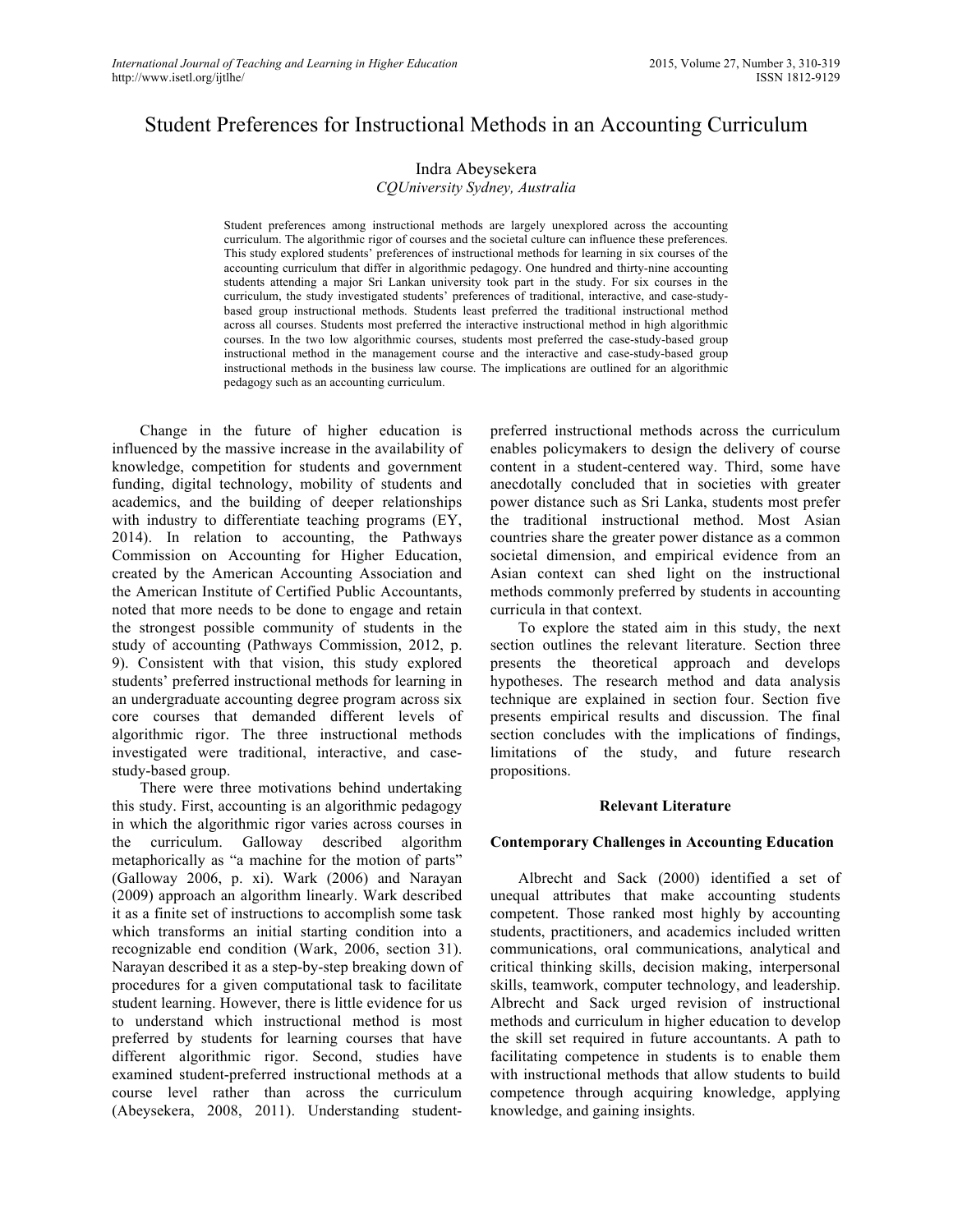### **Students' Perceptions on Instructional Methods**

The instructional methods help the learning process to connect conceptual knowledge to a meaningful professional practice (Ramsden, 2003, p. 50). Picciano (2002) examined student interaction in an online course in a graduate program in education administration. The author found that student interaction (measured as postings on an online discussion board) positively influenced examination performance in that course (measured as scores on an examination and on a written assignment). Students' perceptions of various aspects of learning have been examined across academic disciplines such as information technology (Smart & Cappel, 2006), foreign language (Stepp-Greany, 2002), and accounting (Zraa, Kavanagh, & Morgan, 2012). Studies have also examined student perceptions of effective instructional methods in different delivery platforms such as distance education (Egan, Welch, Page, & Sebastian, 1992), online education (Potter & Johnston, 2006; Smart & Cappel, 2006), and face-toface education (Zraa et al., 2012).

Centra and Gaubatz (2005) note that examination scores relating to learning outcomes provide a limited view about student learning. For instance, Abeysekera (2013) reported that students' enhanced critical thinking skills can have an influence on final examination performance in a financial accounting course, but such a relationship speaks for the influence of isolated factors (example, critical thinking skills) on student learning. Centra and Gaubatz (2005) state that examining student perceptions can bring out more aspects about learning not considered by examinationbased assessments. These include students' increased interest in interpersonal skills, intrapersonal skills, and critical thinking skills. Analyzing eight academic disciplines—health, business, education, social sciences, fine arts, natural sciences, technology, and humanities—they found that instructional methods contributed differently to student learning. Ferguson (2010) found that differences in instructional method variously influenced learning in different courses. In the English Language and Arts courses students most preferred instructors seeking their viewpoint, asking them questions, and inviting them to answer. In mathematics courses students most preferred the instructors rigorously asking questions to elicit deeper and thorough reasoning from them.

Zraa et al. (2012) examined students' perceptions about feeling empowered in relation to classroom instructional methods with first-year Libyan and Australian students undertaking a business degree program. They assumed the 247 Libyan students in their study were instructed using the traditional method in Libyan tertiary institutions, but separately identified 83 students learning under the traditional method of instruction, and 78 students learning under a collaborative method of instruction in Australian tertiary institutions. They found that students perceived the collaborative instructional method empowered them to make an impact on how learning was conducted in the classroom, to make learning more meaningful, and to be more competent in their learning tasks.

#### **Students' Preference of Instructional Methods**

There are various ways to classify instructional methods for learning. Two broad classifications are the teacher-centered instructional approach (traditional instructional method) and the learner-centered instructional approach. The learner-centered instructional approach includes learning through discussion, cooperative learning, and team-based learning. The teacher-centered instructional approach focuses on how students are taught with attention to *what* students learn, while by contrast learner-centered instructional methods are taught with attention to *how* students learn (Kramer et al., 2007).

Rather than classifying instructional methods as teacher-centered and student-centered approaches, literature has also classified instructional methods as traditional, interactive, and case-study-based group, where the teacher-centered instructional approach is traditional, the learner-centered instructional approach is case-study-based group, and the 'hybrid' instructional method is interactive. However, there are salient differences among the three instructional methods investigated. The traditional instructional method offers students little opportunity to engage interactively with the course content (Gray, Bebbington, & McPhail, 1994) and is a teacherdominated instructional method. The interactive method, on the other hand, allows students to interact with the instructor in two-way communication, asking questions and engaging in discussion. It is a teacherdominated instructional method, but it facilitates interaction between the students and the instructor. The case-study-based group instructional method divides students into groups and allows them to learn the course content through case studies with the instructor directing and facilitating the learning. In this method there is less emphasis on instructor-centered instruction and more emphasis on students engaging in discussion with their peers. Thus, it is a student-dominated instructional method that facilitates interaction with peers (Apostolou, Hassell, Rebele, & Watson, 2010).

#### **Instructional Methods as a Product of Learning Environment**

Students in various academic disciplines study differently (Ramsden & Entwistle, 1981), and this study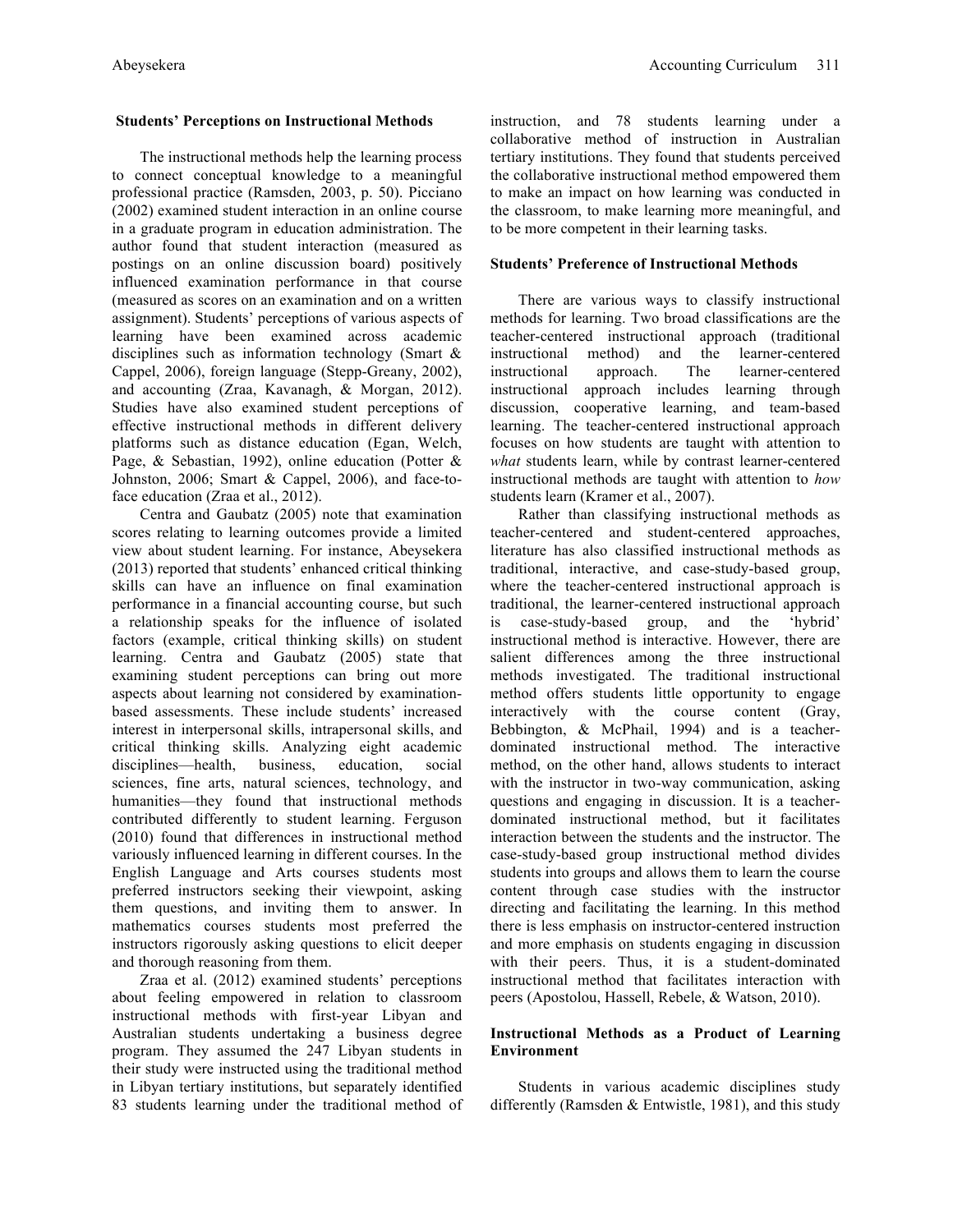examines learning in an accountancy curriculum. Regardless of the academic discipline, good teaching is student-centered (Carpenter & Tait, 2001), but this does not imply that bad teaching is teacher-centered. For instance, Fogarty (2010) argues that education is largely formed by expectations. Students enter into education with strong ideas about what they want and wish to receive rather than with a template an instructor is required to complete. Sangster (2010) pointed out that what needs to be learned in accounting is greatly influenced by external factors such as the accounting profession, but what should be learned can be influenced by the instructional method. The appropriate instructional method can help to increase student learning in a given course. Trigwell, Prosser, and Waterhouse (1999) showed that good teaching involves matching students' learning approaches with appropriate instructional methods.

A study conducted with accounting students at a major Hong Kong university revealed that those students learned as spectators rather than as participants, and it concluded that the learning process is a product of the learning environment (Hwang, Lui, & Tong, 2005, 2008). The learning environment is largely determined by its societal cultural setting, and the authors identified Hong Kong as being representative of Asian societal cultures measured using Hofstede's (1980) societal culture dimensions, characterized by a greater power distance. The greater power distance between the instructor and students diminished student participation in the learning process and was considered more conducive to passive, rather than active, learning. The authors also noted that the society's cultural setting might have caused an inherent resistance to the introduction of alternative instructional methods by the instructors, and that the instructors' adopting the traditional instructional method was consistent with Hong Kong's societal cultural setting.

This study undertook an experimental investigation into students' preferred instructional methods (traditional, interactive, and case-study based group) in six algorithmically different courses in the accounting curriculum of a large Sri Lankan university. Since accounting curricula comprise courses that differ in algorithmic rigor, such investigation could provide valuable information regarding students' preferences of instructional method for courses across an accounting curriculum.

#### **Algorithmic Pedagogy and Likely Student Preferences of Instructional Methods**

Rules of academic discourse differ between courses, and students explore various ways to understand these discourses (Hull & Rose, 1990). Thus, instructors need to understand the ways in which learners learn the rules of academic discourse in various courses in academic disciplines (Olivier-Shaw, 1995). Several studies examining single courses, or single topics, in Western tertiary institutions have created a "halo effect" assumption that student-to-student interaction is the most preferred to achieve best examination performance outcomes, equating those outcomes to student learning (Hwang et al., 2005, 2008; Johnson, 1981; Kerr & Murthy, 1994; Potter & Johnston, 2006).

Umapathy (1984) noted that courses in the accounting curriculum have wide variations in algorithmic rigor. Umapathy identified six attributes that make course content highly algorithmic: (1) the course content has procedural aspects; (2) the problems examined therein can be broken down into several components as procedures or decisions; (3) the concepts or theories to be learned can be generated by solving problems; (4) there is one correct solution to each problem; (5) the learning process can be standardized across all students and instructors; and (6) the material to be learned is high in the importance of accuracy and low in the importance of subjective factors.

Discussing algorithms in two courses in the accounting curriculum, Jackling (2005) explained that the focus of financial accounting courses is on following highly structured procedures for recording and reporting financial results of operations of organizations. The application of high algorithmic rigor in learning financial accounting enables students to logically understand the tasks involved, from classifying financial transactions to preparing financial data in organizations that must meet legislative and accounting regulatory requirements. On the other hand, management accounting courses have less structured procedures, do not necessarily follow a sequential process, and defy that high level of algorithmic rigor in learning.

Simon (1977) pointed out that every solution construction, whether it is structured, semi-structured, or unstructured, relies on algorithms. Using this premise, students learn to organize and rearrange numerical and/or non-numerical symbols. In solving problems, students can organize symbol-manipulation processes into orderly, complex sequences to respond to the task environment. The algorithms thus are the basic elements of the problem-solving structure: whether the problems are structured, semi-structured, or unstructured, they are commonly solved by developing algorithms (Simon, 1977).

Algorithmic pedagogy relies on two aspects: course learning content in terms of algorithmic rigor, and the use of appropriate instructional method. The instructional methods could differ in relation to the level and robustness of algorithm development in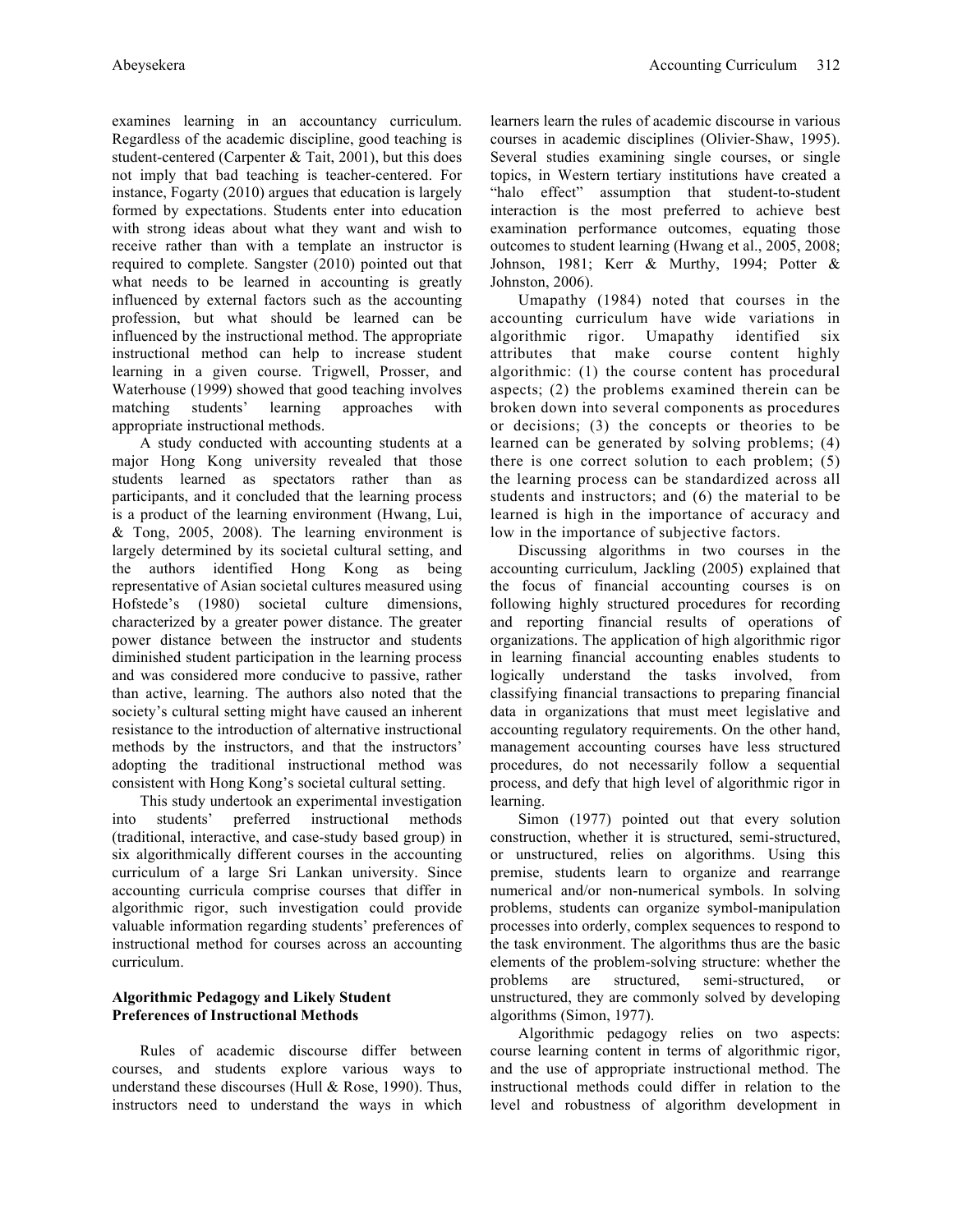learning demanded by students. Arguably, the interactive instructional method would offer the best pathway to develop algorithms in learning among students with the help of an instructor who has demonstrated competence in the application of algorithms. Using the interactive instructional method, instructors have ample time to design classroom activities with their students, as well as to overcome any misunderstandings while the concepts are still fresh in students' minds (Ongeri, 2009).

The Pathways Commission identified several challenges for the future of higher education in accounting, and using appropriate instructional methods can facilitate increased student learning and help meet those challenges. Previous studies have documented that instructional methods are a product of the learning environment (Abeysekera, 2008, 2011; Hwang et al., 2005, 2008). Evidence from societal cultures outside the Western setting is scarce, and so far this has narrowed our understanding about appropriate instructional methods. The fact that accounting involves algorithmic pedagogy has received less than its deserved attention. In this pedagogy, courses can have differing algorithmic rigor, and the algorithmic rigor can influence student instructional method preferences. If education is to be student centered, students should be consulted for their preferred instructional methods.

#### **Hypothesis Development**

#### **Algorithms in Accounting**

In consultation with the course coordinators and the head of the school of accounting, each of the six algorithmic pedagogical attributes suggested by Umapathy (1984) was evaluated for high, medium, or low rigor in each of the six courses (Table 1). Based on the analysis as shown in Table 1, financial accounting and business statistics are high on five attributes, finance is high on four attributes, management accounting is high on three attributes, and business law and management are high on one attribute only.

Assigning ordinal scale values as 3 for high, 2 for medium, and 1 for low, the financial accounting and business statistics courses received the highest algorithmic score of 17 points each. The finance course received 16 points, and the management accounting course received 15 points. The business law course received 10 points, and the management course received eight points. The median score was 15.5, and the management accounting course was thus closest to the median value. In common with the courses above median value, the management accounting course required students to learn the procedural aspects with a high degree of precision in solutions. Therefore, financial accounting, finance, business statistics, and management accounting courses were classified as high algorithmic rigor. Business law and management courses were classified as low algorithmic rigor.

Traditional lecturing involves no interaction with the instructor, and in the current study it is expected to be the least favored by students in courses with an algorithmic pedagogy because they must construct algorithms without any assistance. In courses where procedural steps are low, multiple solutions to a given problem are the norm, and inexact answers are tolerated, it is likely students will be ambivalent about whether knowledge is to be constructed by interacting with the instructor or with their peers.

Using Hofstede's (1980) cultural dimensions as a basis, Sri Lanka is a greater power distance society. The power distance index suggested for Sri Lanka is 80, which is much higher than the comparable index scores for countries such as Australia (36), the United States (40), and the United Kingdom (35) (Hofstede Centre, 2014). Given the societal greater power distance in Sri Lanka, it is likely that students would prefer to rely on the instructor in constructing algorithms. The power distance dimension also informs that less powerful individuals (for example, students) expect and accept the authority of the more powerful individuals (for example, instructors) in a given societal setting (for example, a tertiary educational setting). Thus, students would tend to revere the instructor as having a greater knowledge base to learn procedural information and arrive at exact answers. This study expects that, while culturally revering the instructor as having valuable knowledge to impart, students would choose the interactive teaching method as more useful than the traditional lecturing method for these courses. Opportunity for interaction with the instructor increases the transfer of knowledge. This study, therefore, expects that students would most prefer the interactive instructional method for courses. The following two hypotheses were stated:

- H1: Students most prefer the interactive instructional method to learn high algorithmic courses.
- H2: Students most prefer the interactive and case-study-based group instructional methods to learn low algorithmic courses.

#### **Control Variables**

Several studies have confirmed the relation between the overall GPA (grade-point average) and examination scores (Harnett, Romcke, & Yap, 2004; Tickell & Smyrnios, 2005), but not in relation to the students' instructional method preference. Several cross-sectional studies (Booth, Luckett, & Mladenovic, 1999; de Lange & Mavondo, 2004; Duff, 1999) and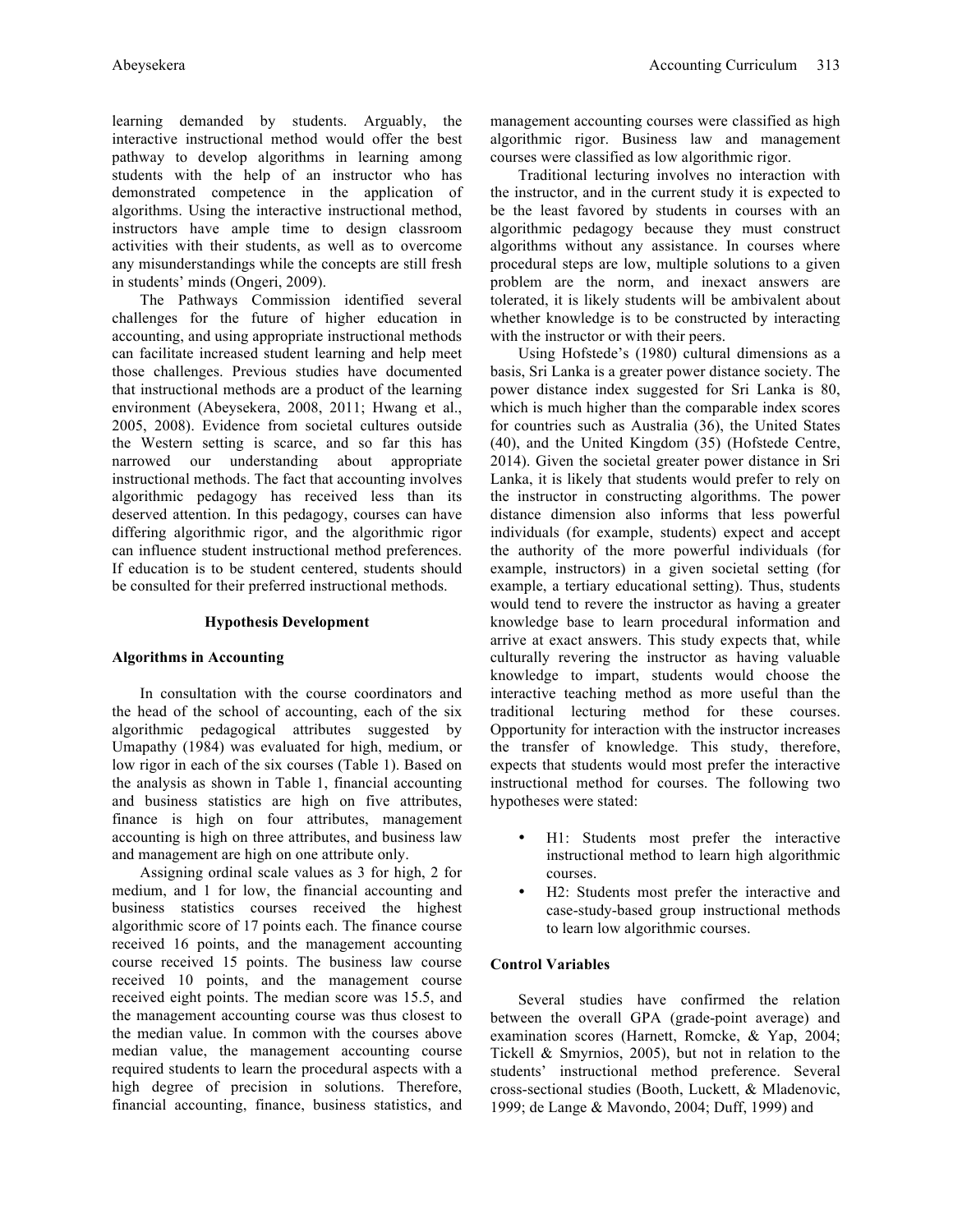| Attributes for Algorithmic Pedagogy for Courses in the Study |            |            |         |            |                   |              |  |
|--------------------------------------------------------------|------------|------------|---------|------------|-------------------|--------------|--|
|                                                              | Financial  | Management |         |            | <b>Business</b>   |              |  |
| Attribute                                                    | Accounting | Accounting | Finance | Management | <b>Statistics</b> | Business Law |  |
| Importance of<br>procedural aspects                          | High       | Medium     | Medium  | Low        | High              | Low          |  |
| Breaking down a<br>problem into several<br>procedures        | High       | High       | High    | Low        | High              | Medium       |  |
| Generating concepts<br>through problem-solving               | High       | High       | High    | High       | High              | High         |  |
| One solution to each<br>Medium<br>problem                    |            | Medium     | Medium  | Low        | Medium            | Low          |  |
| Learning process<br>standardization                          | High       | High       | High    | Low        | High              | Medium       |  |
| Importance of accuracy<br>High<br>factors                    |            | Medium     | High    | Low        | High              | Low          |  |

Table 1 *Attributes for Algorithmic Pedagogy for Courses in the Study* 

*Note.* Criteria suggested by Umapathy (1984)

longitudinal studies (Ballantine, Duff, & Larres, 2008; Hall, Ramsay, & Raven, 2004) have examined gender difference in relation to student learning outcomes and obtained mixed results. The current study included variables from the literature that may determine students' perceptions, for additional analysis: student age, work status (student in work-integrated learning or not), and enrollment status (fulltime or part-time) to determine whether the students' preferences for instructional methods are statistically different above and beyond the determinants of these control variables. Table 2 outlines the proxy and measurement of variables.

#### **Research Method**

#### **Experimental Design**

The courses examined were from the third year of the accounting program. In planning to conduct the research, discussions held with the head of the school of accounting and several academic staff of the accounting department at the university confirmed that third- and fourth-year undergraduate students had experienced the three instructional methods and undertaken courses examined in this study. All courses had a final examination. Based on the course content, and guided by prior studies, this study selected courses in such a way that they differed in algorithmic pedagogy (see Table 2).

#### **Task**

Research on learning processes focuses on identifying ways of supporting learners. Studies have examined cognitive, affective, and behavior practices of learners in specific learning contexts. For the current study, the researcher constructed a questioning format for participants and pilot-tested it for clarity and appropriateness with a sample comprised of academic staff and recent graduates. It obtained responses from students for each of the three (i.e., traditional, interactive, and case-study-based group) instructional methods on a five-point Likert scale (strongly agree, agree, neutral, disagree, and strongly disagree). The responses for each course constituted one experiment, and there were thus six experiments for six courses investigated (Appendix).

Students were first given a cover sheet outlining the purpose of the study. It stated: "For the purpose of this study, traditional learning occurs when the teacher teaches the course content with no interaction with students in a two-hour lecture. Interactive learning occurs when the teacher teaches the course content with more interaction between students and the teacher in a two-hour lecture. Case-study-based group learning occurs when the teacher teaches the course content with minimal interaction with students, but students interact substantially with their peers and learn through casestudy material in small groups of three to four in a twohour lecture."

Students were informed that the statements about instructional methods were inquiring about six courses from their studies. In preparing participants for the experiments, the administrator of the experiments asked participants to assume that every other factor was the same for all three instructional methods across all courses. To avoid the assessment criteria influencing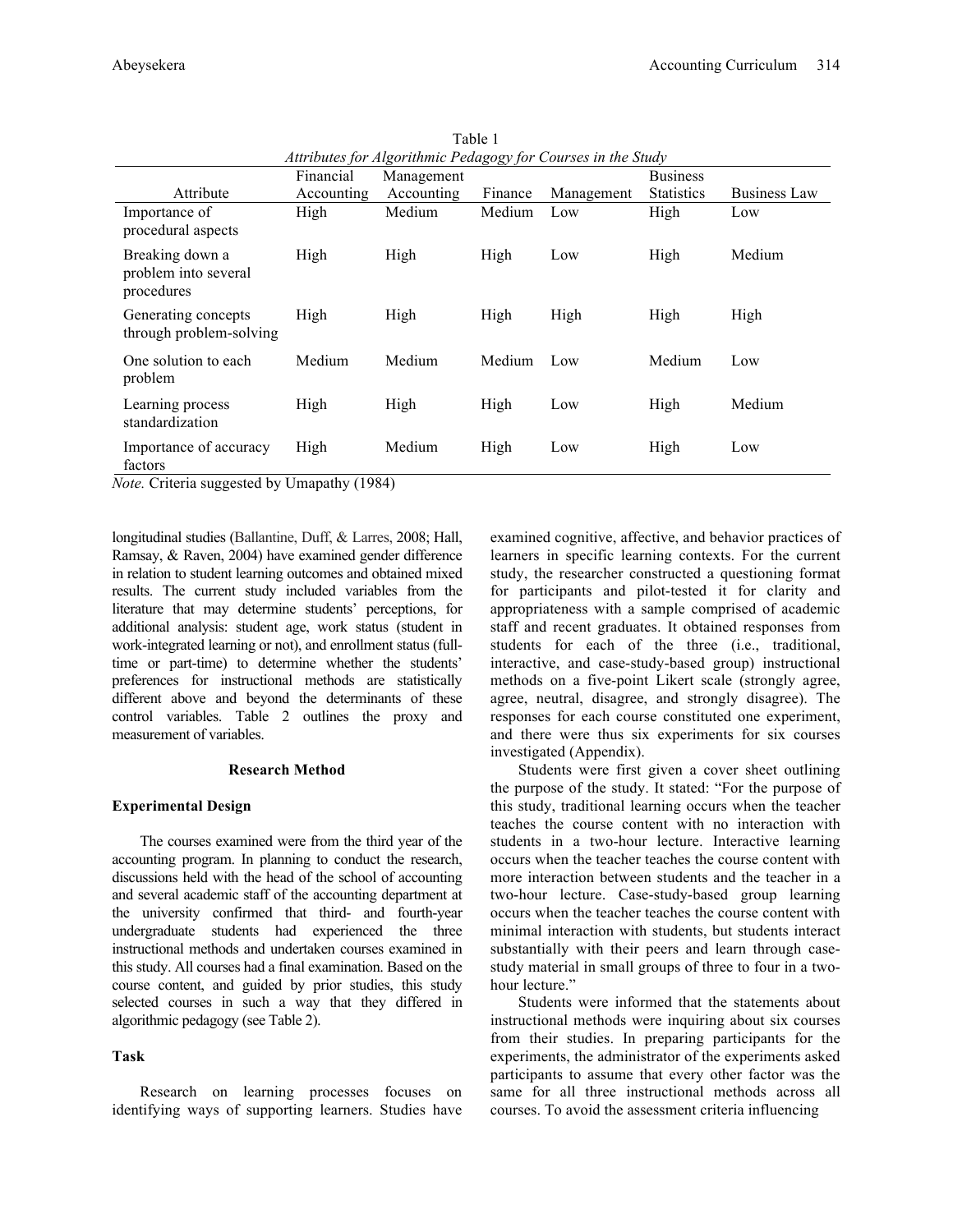|                                                       | Variable Proxy and Measurement                                                                                                                              |                                                                                                      |                                                                  |  |  |  |  |
|-------------------------------------------------------|-------------------------------------------------------------------------------------------------------------------------------------------------------------|------------------------------------------------------------------------------------------------------|------------------------------------------------------------------|--|--|--|--|
| Variable                                              | Proxy                                                                                                                                                       | Measurement                                                                                          | Data source                                                      |  |  |  |  |
| Dependent                                             |                                                                                                                                                             |                                                                                                      |                                                                  |  |  |  |  |
| Courses                                               | Financial accounting (FA),<br>management accounting (MA), finance<br>(F), management (M), business studies<br>(BS), business law (BL)                       | Five-point response<br>score of 1 (strongly<br>disagree) to 5 (strongly<br>agree)                    | Questionnaire                                                    |  |  |  |  |
| Predictor                                             |                                                                                                                                                             |                                                                                                      |                                                                  |  |  |  |  |
| Instructional<br>method                               | Traditional method (TM), interactive<br>method (IM), and case-study based<br>group(GM)                                                                      | TL=1, TM=2, and GM=3                                                                                 | Pre-defined<br>from literature                                   |  |  |  |  |
| Control                                               |                                                                                                                                                             |                                                                                                      |                                                                  |  |  |  |  |
| Study year                                            | Student year of study                                                                                                                                       | Third year=0, fourth<br>$year=1$                                                                     | Questionnaire                                                    |  |  |  |  |
| Student cohort<br><b>GPA</b><br>Gender<br>Work status | The year in which study was conducted<br>Student grade-point average<br>Student gender<br>Student in work-integrated learning<br>(WIL) program or otherwise | $2006=0, 2008=1$<br>Between 0 and 4<br>Female=0, male=1<br>Non WIL students $=0$ ,<br>WIL students=1 | Questionnaire<br>Questionnaire<br>Questionnaire<br>Questionnaire |  |  |  |  |
| Enrollment status                                     | Student enrolled as full-time or<br>otherwise                                                                                                               | Part-time=0, full-time=1                                                                             | Questionnaire                                                    |  |  |  |  |

| Table 2 |                          |  |  |  |  |
|---------|--------------------------|--|--|--|--|
|         | iable Proxy and Measuren |  |  |  |  |

the responses, students were told that all courses would have a final examination only. The administrator of the experiments answered any other questions participants had before commencing the experiments, which were provided to the participants as seven separate sheets that followed the cover sheet.

Students were asked to record their preferences in relation to each of the three instructional methods for the course in question. Below these questions, a space was provided for any comments the participants might wish to write. Six separate sheets were prepared and given to students, and each sheet solicited students' preferences on instructional methods relating to a different course. Another sheet required them to record demographic information. Students were given these seven sheets (six for the courses and one demographic sheet) in a random order, to be completed in that sequence. As per the ethics agreement, the students were given written assurance that their participation in the study was voluntary and that their anonymity would be maintained. The research was conducted in 2006. The experiments were conducted on the same day, prior to an evening lecture for both third- and fourth-year students.

#### **Students as Participants**

One hundred and thirty-nine students participated; 54 (39%) students were male, and 85 (61%) were female. The overall GPA of the students was 3.65  $(SD = 0.79)$ . The average age of the students was 23.7  $(SD = 1.7)$ . Ninety  $(65\%)$  were fourth-year students, and 49 (35%) were third-year students. Ninety-one students were employed (65%), and 48 students were not (35%). Sixty-two students (45%) were enrolled fulltime, and 77 (55%) were enrolled part-time.

#### **Data Analysis Technique**

This study meets normality assumptions of response scores of preferred instructional methods, and therefore the results are interpreted using a 95% confidence interval (Glass, Peckham, & Sanders 1972; Hsu & Feldt., 1969). Response scores were obtained  $(SA=5, A=4, N=3, D=2, SD=1)$  from experiments relating to students' preferences for the three instructional methods for each course, and they were analyzed using multivariate analysis of variance (MANOVA) to verify whether students' preferences relating to the three instructional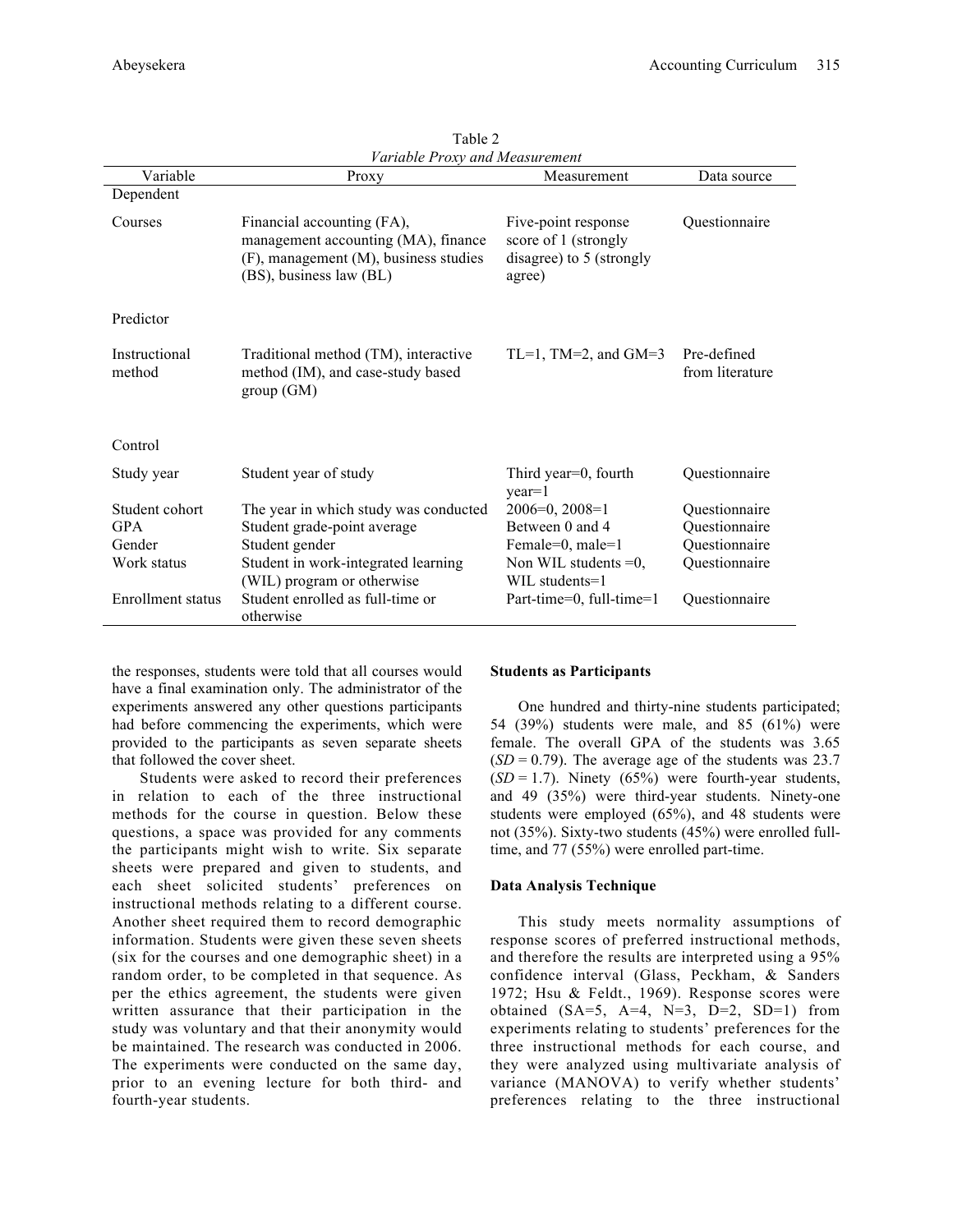methods were statistically different across the six courses in the curriculum.

#### **Results**

Table 3 reports the strength of the association (Partial η2) between instructional methods and each given course in the multivariate statistics. All multivariate statistics associated with the instructional method were statistically significant at p<0.001, and not significant for control variables. The effect size between instructional methods and each course is large.

This study used the MANOVA procedure to test for the differences in means among the three instructional methods. MANOVA works well when the dependent variables are moderately correlated (correlation matrix is not reported here). The study tested for the assumptions made in MANOVA about dependent variables. A check on linearity of relationships showed the skewness results were within the acceptable range. The scatterplot matrix visually confirmed the absence of outliers. Although Box test is disregarded when sample size is equal, the sample size was indicative of the multivariate normality. Because the Levine's test of homogeneity of variances was significant, the Pillai's trace statistics were used as the most robust statistic to infer statistical significance at the one percent level (Tabachick & Field, 2001, p. 80). The MANOVA results showed that the Pillai's trace (P) (F value=4.14) was significant at one percent of the overall model. The MANOVA results also showed that the Pillai's trace (P) (F value=22.14) was significant at the one percent level of the instructional method. The control variables were not significant.

#### **Results for Hypothesis One: High Algorithmic Courses and Instructional Method Preferences**

Since MANOVA does not show which instructional method is most preferred by students for each given course, this study conducted a post-hoc MANOVA test to identify which instructional methods are statistically different at the one percent significance level by contrasting two instructional methods at a given time, and summarized the comparison (see furthest right column in Table 3, the inequality column).

The negative significant sign of TM versus IM indicates that students preferred the interactive instructional method over the traditional instructional method in all courses. The positive significant sign of IM versus GM in financial accounting (0.794), business statistics (0.873), finance (0.541), and management accounting (0.462) indicates that students preferred the interactive instructional method over the case-studybased group instructional method. This satisfies H1

where students most preferred the interactive instructional method to learn high algorithmic courses.

#### **Results for Hypothesis Two: Low Algorithmic Courses and Instructional Method Preferences**

Results from post-hoc MANOVA test to identify which instructional methods are statistically different at one percent significance level show that the business law course satisfies H2 where students preferred the interactive and case-study-based group instructional methods. However, results from the management course only partially satisfy H2 because students most preferred the case-study-based instructional method over the interactive instructional method.

Although the IM versus GM coefficient was positive (0.239), it was not significant in the business law course, where students showed no clear preference between the interactive instructional method and the case-study-based group instructional method. The IM versus GM coefficient was negative and significant in the management course (-0.351), indicating that students most preferred the case-study-based group instructional method for that course. Therefore, H2 is partially supported.

Although gender, GPA, study year, working status, and enrolment status are variables found to statistically influence examination performance, they had no statistical influence in student preferences of instructional methods.

#### **Conclusions**

This study found that students preferred to obtain conceptual and application knowledge by interacting with the instructor (interactive instructional method) rather than merely receiving this knowledge from the instructor (traditional instructional method) in high algorithmic courses. Students intentionally chose the freedom to rely on the instructor to impart procedural steps to arrive at single solutions with precision.

The findings of this study are pertinent for three reasons. First, the study was conducted at a Sri Lankan university and thus adds to the broader understanding of students' preferred instructional methods across different courses in an accounting curriculum in a greater power-distance society and a large class setting. In a greater power-distance society such as Sri Lanka, students are likely to revere instructors more than in a lower-power-distance society. Second, the study found that the students preferred the interactive instructional method for the courses with high algorithmic rigor. It is likely that students most prefer to model instructors' knowledge, as well as that instructors or peers becoming involved in resolving issues serves to facilitate students' greater understanding of the content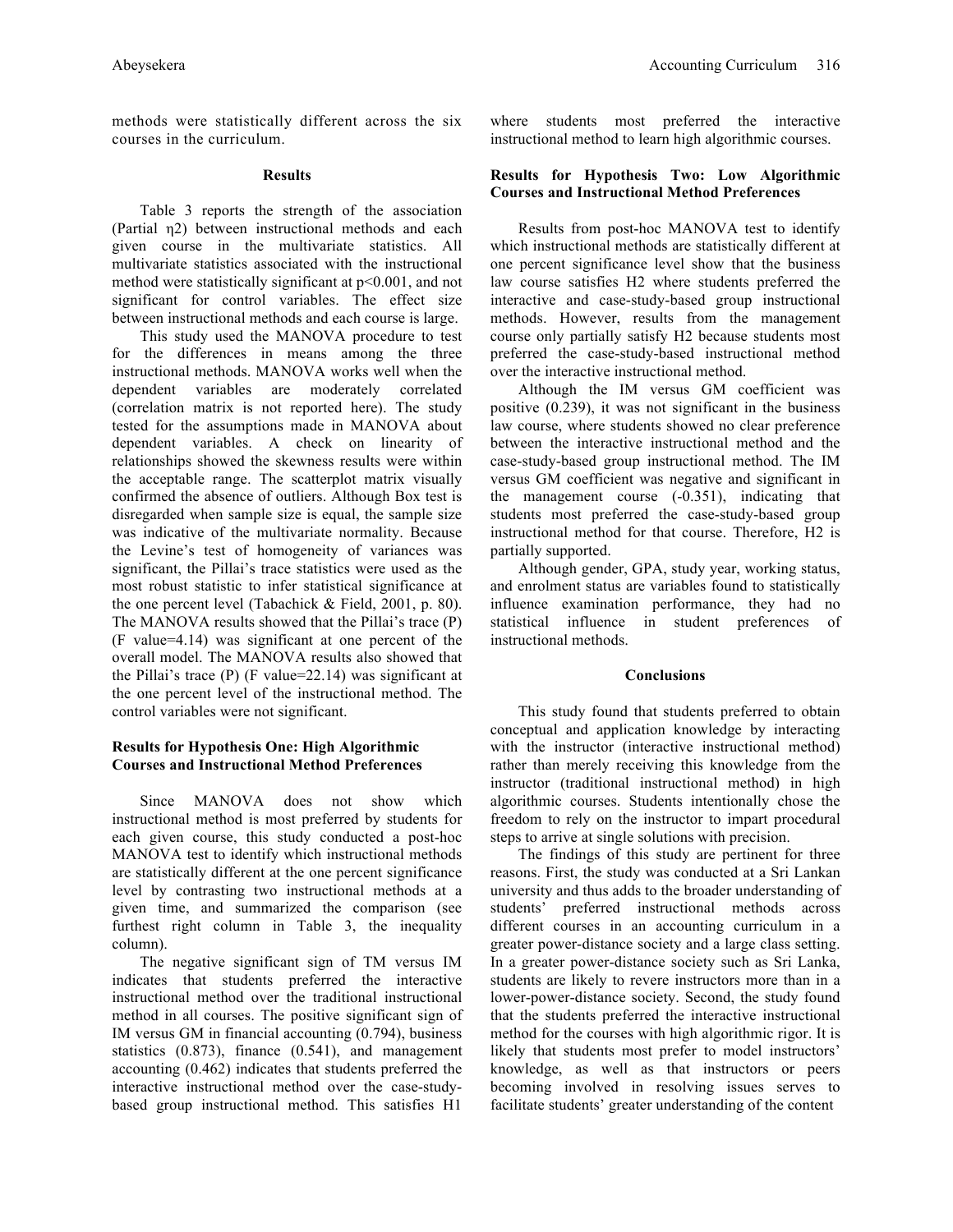| Instructional<br>method                                  | <b>TM</b> |               | IM   |               | <b>GM</b> |               |               |                        |            |
|----------------------------------------------------------|-----------|---------------|------|---------------|-----------|---------------|---------------|------------------------|------------|
| Dependent<br>variable                                    | Mean      | Std.<br>error | Mean | Std.<br>error | Mean      | Std.<br>error | $F$ (df, n-2) | Partial n <sub>2</sub> | Inequality |
| Financial<br>accounting<br><b>Business</b><br>statistics | 2.80      | 1.30          | 4.32 | 0.80          | 3.53      | 1.28          | 15.40         | 0.23                   | IM>GM>TIM  |
|                                                          | 2.85      | 1.40          | 4.25 | 0.98          | 3.78      | 1.13          | 10.62         | 0.17                   | IM>GM>TIM  |
| Finance                                                  | 2.86      | 1.41          | 4.05 | 1.02          | 3.53      | 1.26          | 8.09          | 0.14                   | IM>GM>TIM  |
| Management<br>accounting<br>Business law                 | 2.75      | 1.31          | 4.08 | 1.10          | 4.45      | 0.85          | 12.52         | 0.20                   | IM>GM>TIM  |
|                                                          | 2.90      | 1.53          | 4.27 | 0.93          | 3.40      | 1.31          | 6.00          | 0.11                   | IM, GM>TIM |
| Management                                               | 3.15      | 1.41          | 4.13 | 1.13          | 3.88      | 1.18          | 23.20         | 0.31                   | GM>IM>TIM  |

Table 3 *Univariate Statistics Associated with MANOVA for the Instructional Method (N = 417)*

of these courses. Third, students least preferred the traditional instructional method regardless of the course algorithmic rigor due to the least involvement of instructors in resolving learning issues relating to course content. The findings of this study can have implications for other curricula such as engineering and finance that contain courses with differing algorithmic rigor. Future research can engage in such inquiry.

The findings should, however, be considered in the context of several limitations encountered. First, this study was conducted at a single tertiary institution at one time interval, and generalizing findings to other tertiary institutions requires future empirical validation. The experimental setting makes findings strong in interval validity, but not in external validity. For instance, the experimental setting manipulated the instructional methods separately, but in practice these instructional methods can be used concurrently. Second, it examined six courses in the accounting curriculum, and expanding the number of courses in future experiments would assist in further broadening findings across a wider set of courses in the curriculum. Third, in a small class setting, cooperative learning as an instructional method can become appropriate because it provides an opportunity for students to exercise their metacognitive learning, which is essential to empower reasoning skills (Johnson, 1981). The purpose of this study was to investigate the extent to which students prefer instructional methods rather than why they prefer them, and a future study can investigate the reasons behind such selection. For instance, in one learning context, students may compete with each other for interactive instruction to obtain better praise and grades from the instructor. In another learning context, students may feel positively interdependent to help their

group members to enhance learning. A future study could also investigate whether these student preferences for instructional method translate into planned educational outcomes (such as exam scores) and students' themed learning (such as critical thinking skills). The outcomes from such implementation could then serve as feedback, leading to further refinements of the students' preferred instructional methods.

Despite these limitations, the findings are consistent with those of the Abeysekera (2008, 2011) and Hwang et al. (2005, 2008) studies that reported active instructional methods to be the students' preferred choice, although there existed the possibility that students might prefer the traditional instructional method because of the societal cultural setting (Hwang et al., 2005, 2008). Results show that, to the contrary, these students most prefer the interactive instructional method in learning courses that have high algorithmic rigor. The cultural setting with greater power distance was found to be conducive to the interactive instructional method, with the instructor becoming the revered expert in facilitating algorithmic rigor for the students.

#### **References**

- Abeysekera, I. (2008). Preferred learning methods: A comparison between international and domestic accounting students. *Accounting Education: An International Journal*, *17*(2), 187–198.
- Abeysekera, I. (2011). Learning financial accounting in a tertiary institution of a developing country: An investigation into instructional methods. *Journal of University Teaching and Learning Practice, 18*(1), 1–15.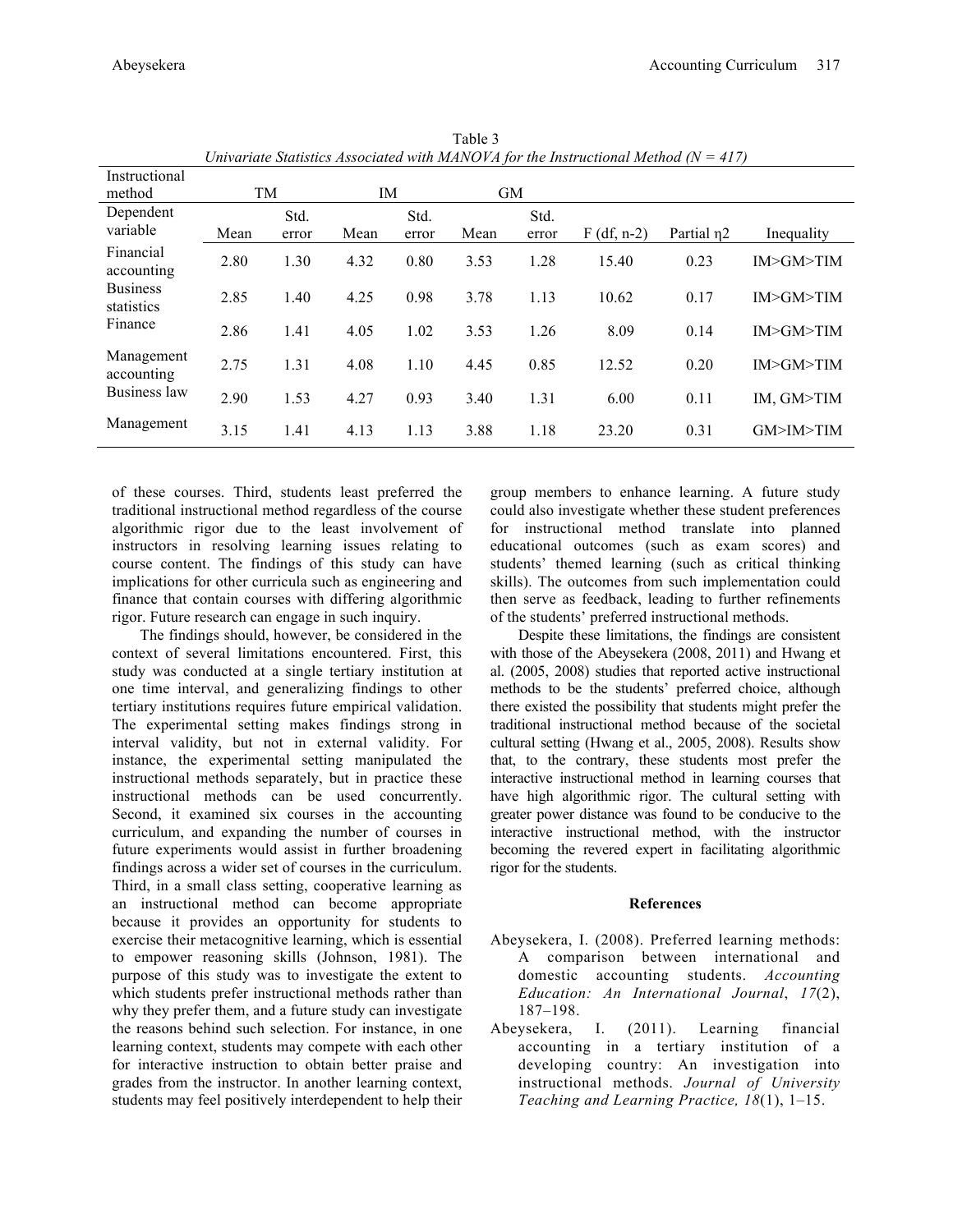- Abeysekera, I. (2013). Further evidence of critical thinking skills in advanced financial accounting. *Academy of Taiwan Business Management Review*, *9*(2), 97–105.
- Albrecht, W. S., & Sack, R. J. (2000). *Accounting education: Charting the course through a perilous future*. Sarasota, FL: The American Accounting Association.
- Apostolou, B., Hassell, J. M., Rebele, J. E., & Watson, S. F. (2010). Accounting education literature review (2006–2009). *Journal of Accounting Education, 28*(3–4), 145–197.
- Ballantine, J. A., Duff, A., & Larres, P. M. (2008). Accounting and business students' approaches to learning: A longitudinal study. *Journal of Accounting Education, 26*(4), 188–201.
- Booth, P., Luckett, P., & Mladenovic, R. (1999). The quality of learning in accounting education: The impact of approaches to learning on academic performance. *Accounting Education: An International Journal, 8*(4), 277–300.
- Carpenter, B., & Tait, G. (2001). The rhetoric and reality of good teaching: A case study across three faculties at the Queensland University of Technology. *Higher Education, 42*(2)*,* 191–203.
- Centra, J. A., & Gaubatz, N. B. (2005). *Student perception of learning and instructional effectiveness in college courses. A validity study of SIR II.* Retrieved from https://www.ets.org/sir\_ii/about/research
- de Lange, P., & Mavondo, F. (2004). Gender and motivational differences in approaches to learning by a cohort of open learning students. *Accounting Education: An International Journal, 13*(4), 431– 448.
- Duff, A. (1999). Access policy and approaches to learning. *Accounting Education: An International Journal, 8*(2), 99–110.
- Egan, M. W., Welch, M., Page, B., & Sebastian, J. (1992). Learners' perceptions of instructional delivery systems: Conventional and television. *The American Journal of Distance Education,* 6(2), 47– 55.
- EY. (2014). Change will be driven by five trends. University of the future*.* Retrieved from http://www.ey.com/AU/en/Industries/Government- --Public-Sector/UOF\_Change-will-be-driven-byfive-trends
- Ferguson, R. F. (2010, October). *Student perceptions of teaching effectiveness* (Discussion Brief). National Centre for Teaching Effectiveness and the Achievement Gap Initiative, Harvard University. Retrieved December 19, 2014 from cepr.harvard.edu/ncte/news/Using\_Student\_Percep tions\_Ferguson.pdf
- Fogarty, T. J. (2010). Revitalizing accounting education: A highly applied liberal arts approach. *Accounting Education: An International Journal, 19*(4), 403–419.
- Galloway, A. (2006). *Gaming: Essays on algorithmic culture.* Minnesota, Minneapolis: University of Minnesota Press.
- Glass, G. V., Peckham, P. D., & Sanders, J. R. (1972). Consequences of failure to meet assumptions underlying the fixed effects analyses of variance and covariance. *Review of Educational Research, 42*(3), 237–288.
- Gray, R., Bebbington, J., & McPhail, K. (1994). Teaching ethics in accounting and the ethics of accounting teaching: Educating for immorality and a possible case for social and environmental accounting education. *Accounting Education: An International Journal, 3*(1), 51–75.
- Hall, M., Ramsay, A., & Raven, J. (2004). Changing the learning environment to promote deep learning approaches in first-year accounting students. *Accounting Education: An International Journal, 13*(4), 489–506.
- Harnett, N., Romcke, J., & Yap, C. (2004). Student performance in tertiary-level accounting: An international student focus. *Accounting and Finance, 44*(2), 163–185.
- Hofstede, G. (1980). *Culture's consequences: International differences in work-related value.* Beverly Hills, CA: Sage.
- Hofstede Centre. (2014). The Hofstede Centre. Sri Lanka. Retrieved from http://geerthofstede.com/sri\_lanka.html
- Hsu, T. C., & Feldt, L. S. (1969). The effect of limitations on the number of criterion score values on the significance level of the F-test. *American Educational Research Journa*l, *6*(4), 515–527.
- Hull, G., & Rose, M. (1990). Towards a socialcognitive understanding of problematic reading and writing. In A. Lunsford et al. (Eds.), *The rights to literacy* (pp. 234–244). New York, NY: The Modern Language Association of America.
- Hwang, N. C. R., Lui, G., & Tong, M. Y. J. W. (2005). An empirical test of cooperative learning in a passive learning environment. *Issues in Accounting Education, 20*(2), 151–165.
- Hwang, N. C. R., Lui, G., & Tong, M. Y. J. W. (2008). Cooperative learning in a passive learning environment: A replication and extension. *Issues in Accounting Education, 23*(1), 67–75.
- Jackling, B. (2005). Analysis of the learning context, perceptions of the learning environment and approaches to learning accounting: A longitudinal study. *Accounting and Finance, 45*(4), 597–612.